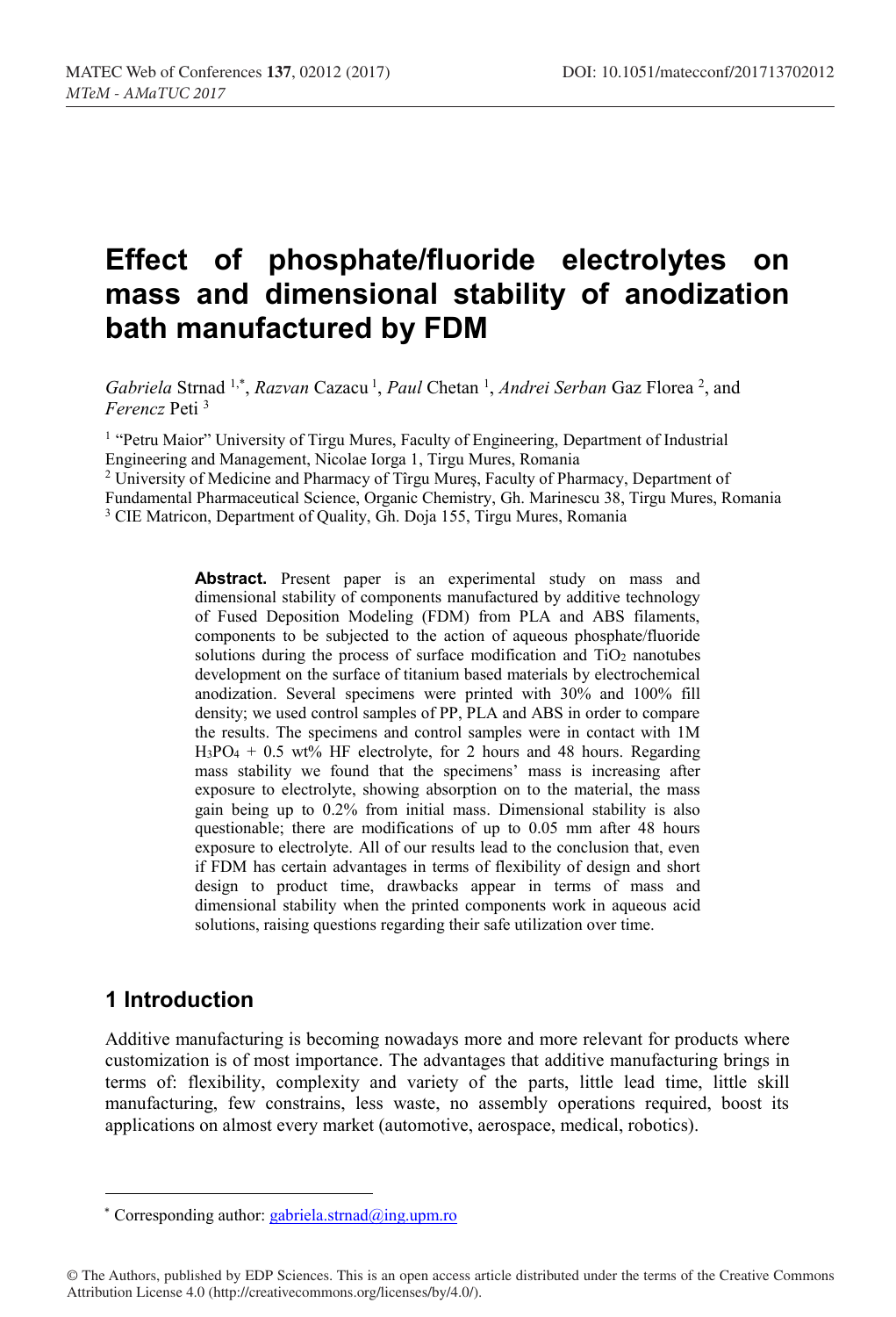Fused Deposition Modeling (FDM) works with thermoplastic resins, in form of filaments; the material is heated and extruded out of a small nozzle and the model/part is built-up layer by layer by the deposition of the extruded material which rapidly cools down and solidifies. FDM is one of the quickest additive manufacturing technologies and a large number of materials for plastic filaments are available on the market: polylactic acid (PLA), acrilonitrile butadiene styrene (ABS), polycarbonate (PC), polyamide (PA), polystyrene(PS), polyether ether ketone (PEEK). PLA filament is made from organic and renewable sources; it is safe and easy to print. The material presents good tensile strength, allows 3D printing at high print speeds with good surface quality of printed parts. ABS provides excellent mechanical properties, enhanced interlayer adhesion, minimal warping and reliable bed adhesion.

Taking into account the FDM advantages we planned to use it for the manufacturing of the bath (tank) that we use in our custom-built electrochemical anodization cell. In this laboratory installation, we perform the surface modification of titanium based alloys in order to develop nanostructured oxide layers. Self-ordered nanotubular TiO<sub>2</sub> layers attracted lately tremendous research efforts due to their outstanding applications in medicine (implants, stents, valves, and drug delivery systems), solar cells, batteries for electric vehicles, catalyst for fuel cells, and oil-water filtration.

Currently we are able to develop uniform, self-arranged nanotubular  $TiO<sub>2</sub>$  layers on the surface of pure titanium and Ti6Al4V alloy, by using electrochemical anodization in phosphate/fluoride solutions (Fig. 1). Depending on the process parameters we can develop nanotubes of diameter in 30-120 nm range and thickness in 100-500 nm range.



**Fig. 1.** SEM micrographs of Ti6Al4V surface, anodized in  $1M H_3PO_4 + 0.5$  wt% HF, at U=20 V, 2 hours, showing the development of well defined, highly ordered nanostructured oxide layer (a – 35000X magnification;  $b - 100000X$  magnification) [1].

Our research is focused on applications of these layers in biomedical implants. This is due to the fact that recent results demonstrate that surface modification at nano scale level, by producing an ordered nanostructured surface, promotes enhanced osseointegration process [2-7]. Electrochemical anodization technology can control the morphology, structure and chemical composition of  $TiO<sub>2</sub>$  layers, leading to enhancement of the surface properties. By optimizing the process parameters of anodization, highly order and self arranged nanostructured surfaces can be developed [8-11]. Our recent results [1, 12-14] are in line with state of the art in this research field, and we bring also new contributions by being able to superimpose nanotubular layers over micro rough topographies [15].

In this context, the aim of present experimental research is to find if the manufacturing of our electrochemical anodization baths by FDM, in order to benefit from this technology advantages, is a good option when the application is related to the usage of 3D printed components in contact with aqueous acid solutions. There is no available data on filament materials mass and dimensional stability. Moreover, there is no data on stability of FDM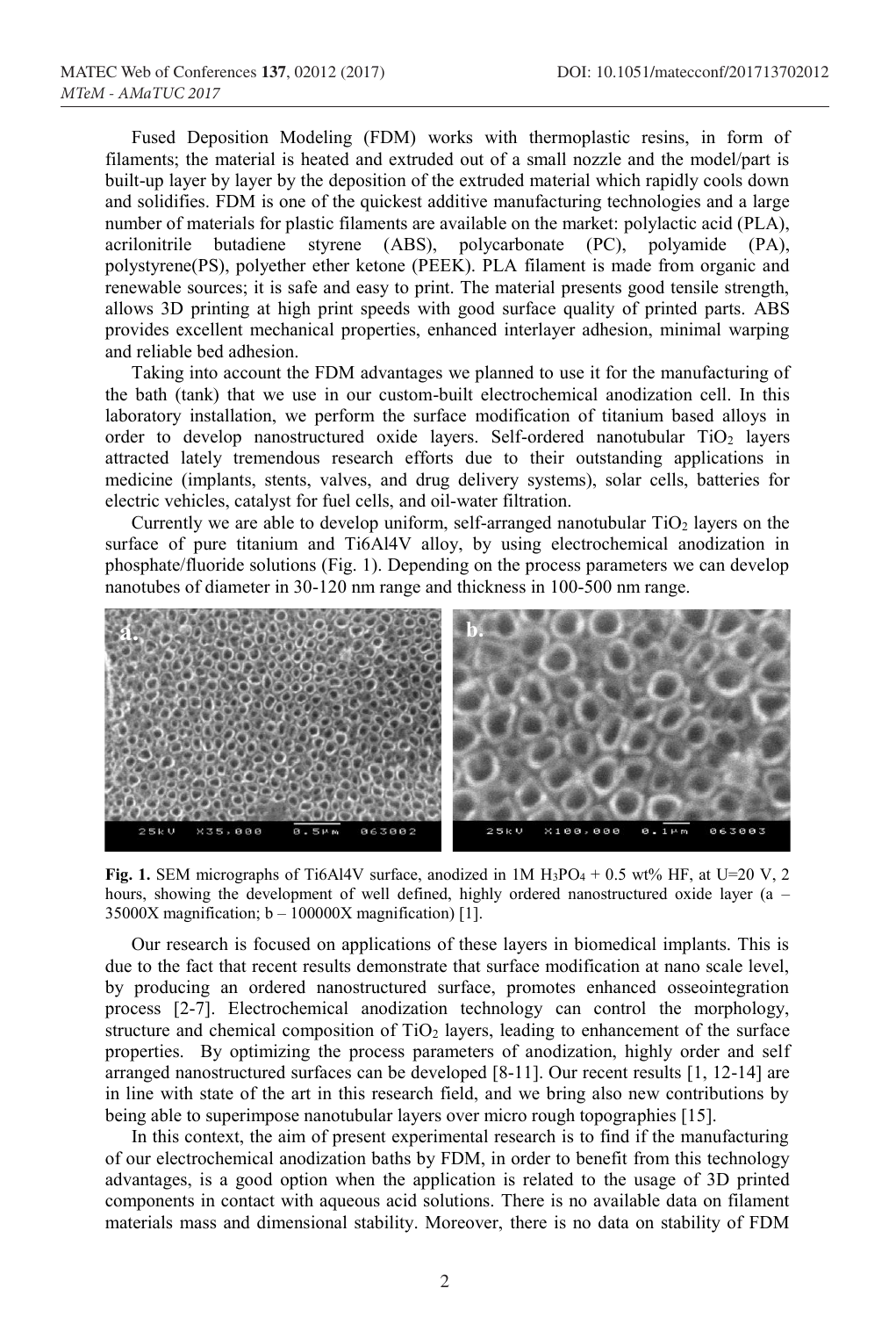printed components as their properties depend on the many process parameters (nozzle diameter, nozzle temperature, layer height, shell thickness, print speed, fill density, outer shell speed, inner shell speed, infill speed, etc.) that can be set at different values.

#### **2 Materials and methods**

The specimens designed for the experimental study performed by us were manufactured by additive technology of Fused Deposition Modeling (FDM) using an Ultimaker 2 Extended + 3D printing machine.

We printed several baths (specimens 1-4) using PLA (polylactic acid) and ABS (acrylonitrile butadiene styrene) filaments, materials whose main properties are listed in Table 1. (filaments are of original Ultimaker brand).

|                                              | <b>PLA</b> filament            | <b>ABS</b> filament     |  |
|----------------------------------------------|--------------------------------|-------------------------|--|
| Diameter [mm]                                | $2.85 \pm 0.1$                 | $2.85 \pm 0.1$          |  |
| Max. roundness deviation [mm]                | 0.1                            | 0.1                     |  |
| Density $[g/cm^3]$                           | 1.24                           | 1.10                    |  |
| Melting temperature $[^{\circ}C]$            | 145-160                        | 225-245                 |  |
| Glass transition $\lceil {^{\circ}C} \rceil$ | $~1$ 60                        |                         |  |
| Melt mass flow rate $[g/min]$                | 0.609                          | 0.410                   |  |
| Tensile modulus [MPa]                        | 2346.5                         | 1681.5                  |  |
| Tensile stress at yield [MPa]                | 49.5                           | 39                      |  |
| Tensile stress at break [MPa]                | 45.6                           | 33.9                    |  |
| Elongation at yield [%]                      | 3.3                            | 3.5                     |  |
| Elongation at break [%]                      | 3.2                            | 4.8                     |  |
| Flexural strength [MPa]                      | 103                            | 70.5                    |  |
| Flexural modulus [MPa]                       | 3150                           | 2070                    |  |
| Hardness [Shore D]                           | 83                             | 76                      |  |
| Water solubility                             | insoluble                      | insoluble               |  |
| Incompatible materials                       | oxidizing agents, strong bases | strong oxidizing agents |  |
| Chemical stability                           | chemically stable              | chemically stable       |  |
| Stability (reactivity)                       | no data available              | no data available       |  |

**Table 1**. Main properties of filaments used for specimens manufacturing by FDM.

The specimen's design was made in CATIA V5, the .stl file was saved and imported in Cura 15.01 software. The parameters used for .gcode generation of our specimens are listed in Table 2. Basically, we used the same parameters, except fill density; from each material we print two specimens: one with hollow interior (infill 30%) and one with massive interior (infill 100%).

Chemical solution of 1M  $H_3PO_4 + 0.5$  wt% HF was prepared from reagent grade chemicals (Chemical Company) and deionized water. Experiments were carried out at room temperature.

After the specimens were manufactured we subjected them to the following experimental procedure:

1. the *initial mass* and *initial specific dimensions* of the specimens were measured;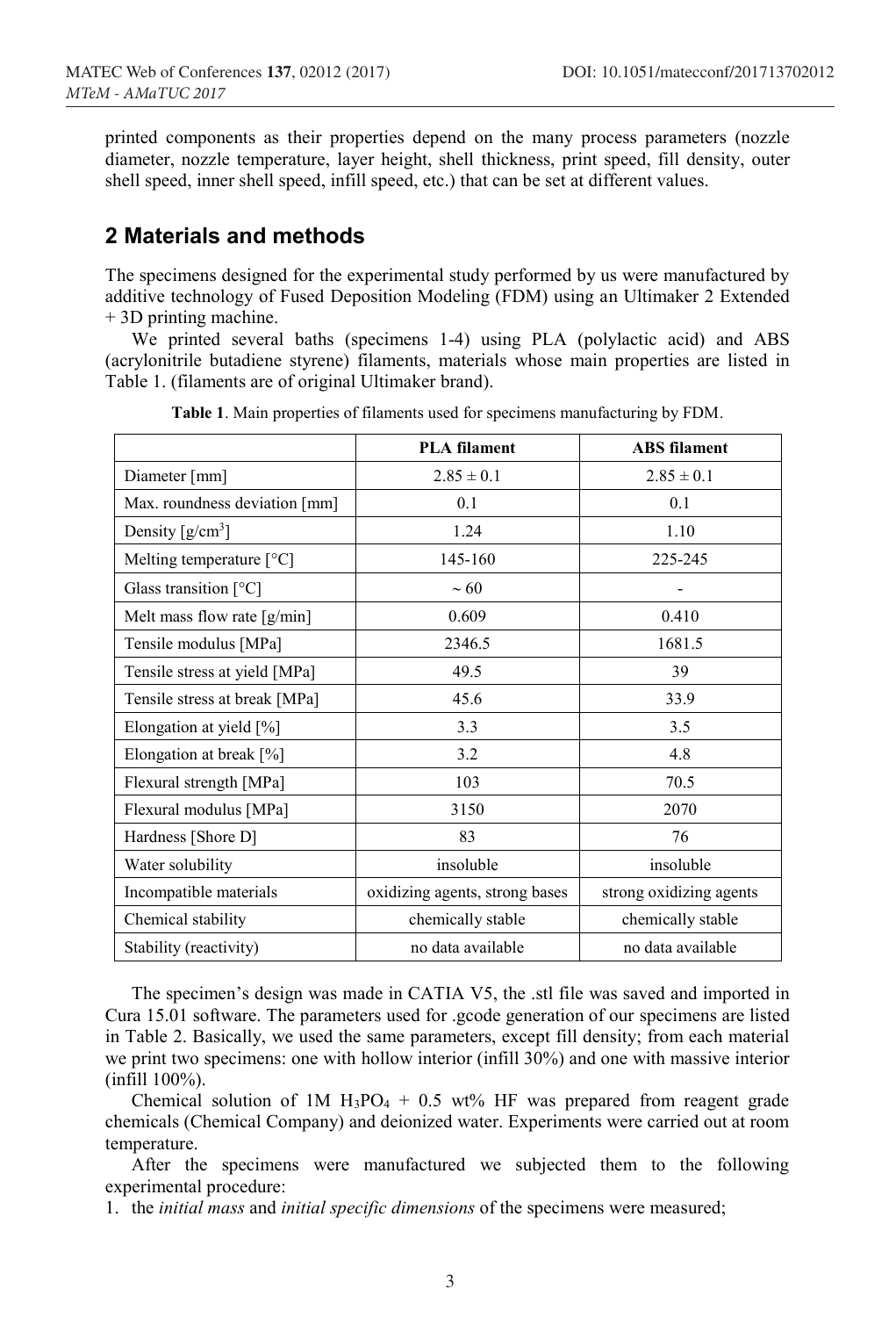- 2. the chemical solution was put in the interior space of the specimens and maintained there for a duration of *2 hours*;
- 3. after 2 hours the chemical solution was evacuated, the specimens were cleaned by washing in distilled water, carefully wiped, dried in air, and their mass was measured at 1, and 16 hours after extraction from solution;
- 4. after 16 hours the selected dimensions of the specimens were measured again;
- 5. the above-mentioned procedure was repeated in the same way, but with a maintaining duration of *48 hours* of chemical solution inside the specimens.

|                                       | Specimen 1<br>$S1 - PLA$ 30 | Specimen 2<br>$S2 - PLA$ 100 | Specimen 3<br>$S3 - ABS30$ | Specimen 4<br>$S4 - ABS100$ |
|---------------------------------------|-----------------------------|------------------------------|----------------------------|-----------------------------|
| Nozzle size [mm]                      | 0.4                         | 0.4                          | 0.4                        | 0.4                         |
| Layer height [mm]                     | 0.15                        | 0.15                         | 0.15                       | 0.15                        |
| Shell thickness [mm]                  | 0.8                         | 0.8                          | 0.8                        | 0.8                         |
| Print speed [mm/s]                    | 50                          | 50                           | 50                         | 50                          |
| Fill density $[\%]$                   | 30                          | 100                          | 30                         | 100                         |
| Outer shell speed [mm/s]              | 40                          | 40                           | 40                         | 40                          |
| Inner shell speed [mm/s]              | 80                          | 80                           | 80                         | 80                          |
| Infill speed $\lfloor$ mm/s $\rfloor$ | 100                         | 100                          | 100                        | 100                         |

**Table 2.** Main parameters used for .gcode generation in Cura 15.01.

The weighting of the specimens was measured using Adam AEA-100G analytical balance with an accuracy of  $\pm$  0.1 mg.

Dimensional control was performed on a Zeiss Contura G2 coordinate measuring machine (CMM) equipped with VAST XXT scanning sensor, a Renishaw stylus with a ball radius of 2 mm, scanning error of  $\pm$  2.5 µm. A measuring program was designed accordingly to the specific dimensions that were planned to be inspected and whose variations we aim to evaluate.

In order to be able to analyze our results on mass stability we subjected *3 control specimens* to the same experimental procedure. The control specimens were: CS – PP (a bath made from polypropylene by injection), CS - PLA (a specimen cut from PLA filament used for FDM), and CS - ABS (a specimen cut from ABS filament used for FDM).  $CS -$ PLA and CS – ABS were subjected to the electrolyte action by immersing them in the chemical solution.

## **3 Results and discussion**

The specimens were designed in order to allow us to conclude on *mass stability* of materials after exposure in aqueous chemical solutions, and also on the *stability of specific features' dimensions*. These features are in direct link with the final design of our electrochemical anodization bath where we perform our experiments in order to modify, at nanoscale level, the surface of titanium based alloys for biomedical implants.

Fig. 2 presents the isometric drawing of the specimens and the specific dimensions of interest for present research work.

In Fig. 3.a the specimen's model loaded in Cura software for the generation of the .gcodes for 3D printing is presented. We generate four different .gcodes using different settings for: material (PLA, ABS) and fill density (30%, 100%). Printing time was  $\sim$ 1 h 10 min for the specimens with 30% infill and  $\sim$ 3 h 20 min for the specimens with 100% infill.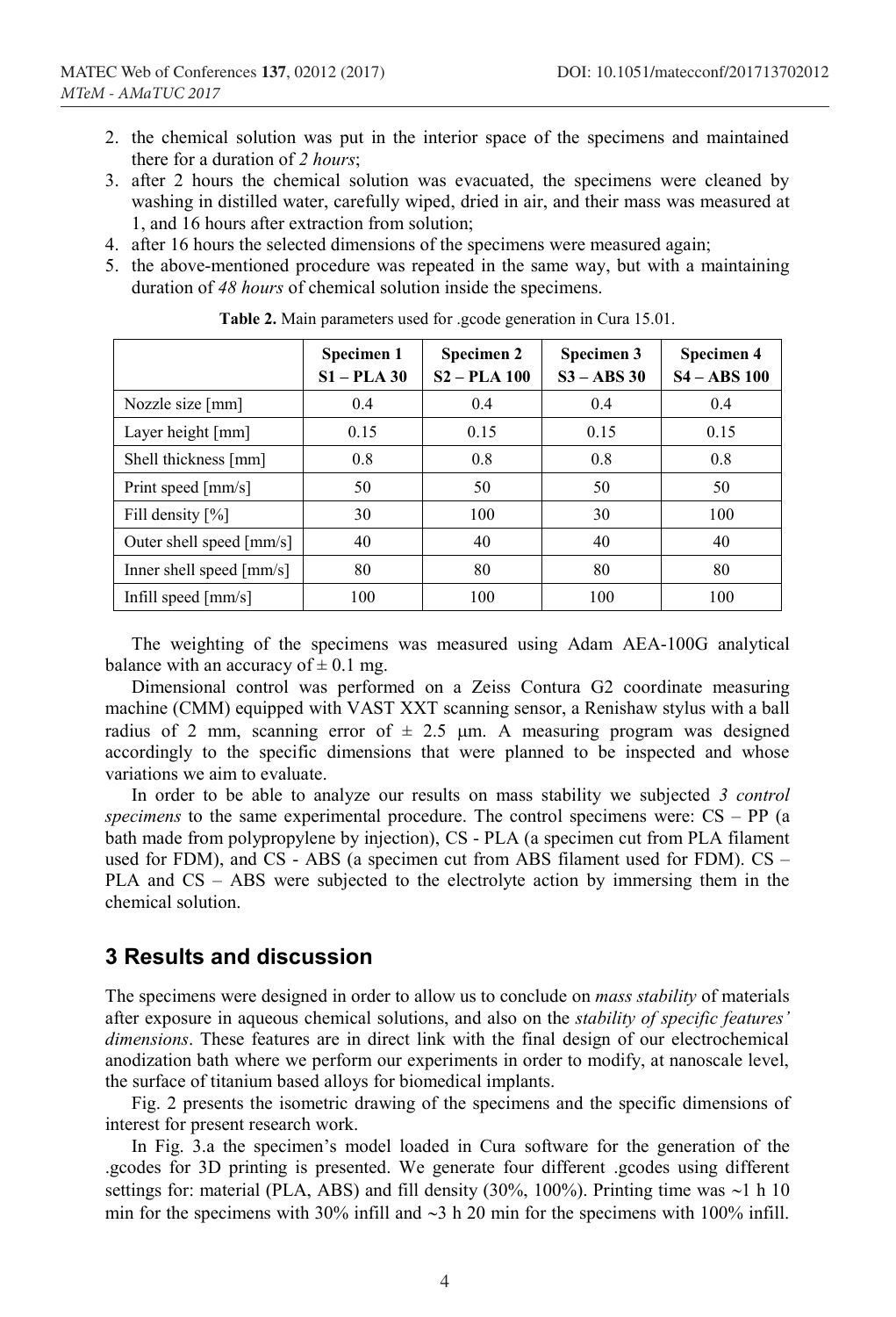Fig. 3.b presents an image taken during one specimen's measuring process on Zeiss Contura G2 CMM.



**Fig. 2.** The specimen's drawing and indication of nominal dimensions that were measured.



**Fig. 3.** The specimen's model loaded in Cura 15.01 software (a); Dimensional control on CMM (b).

Tables 3 and 4 summarize the results of our experiments on the influence of the electrolyte on *mass stability*. By analyzing the results, we can affirm that there is a non negligible influence of chemical solution on specimens mass.

After 2 hours of exposure (Table 3) to the aqueous acid based solution the mass of control samples does not suffer any changes (after complete drying, which occurs in a time shorter than 1 hour for PP and ABS filament), but the mass of FDM manufactured specimens is changing, demonstrating that the surfaces in contact with chemical electrolyte absorb it (Table 3). This is due to the inherent porosity of the surfaces resulting from layer by layer deposition during FDM process. It is interesting to observe that in the case of PLA the difference in mass is bigger in the case of specimen printed with 100% infill compared with the one printed with 30% infill (0.12% compared with 0.08%). In the case of ABS the situation is opposite, the specimen printed with 100% fill density exhibit a lower mass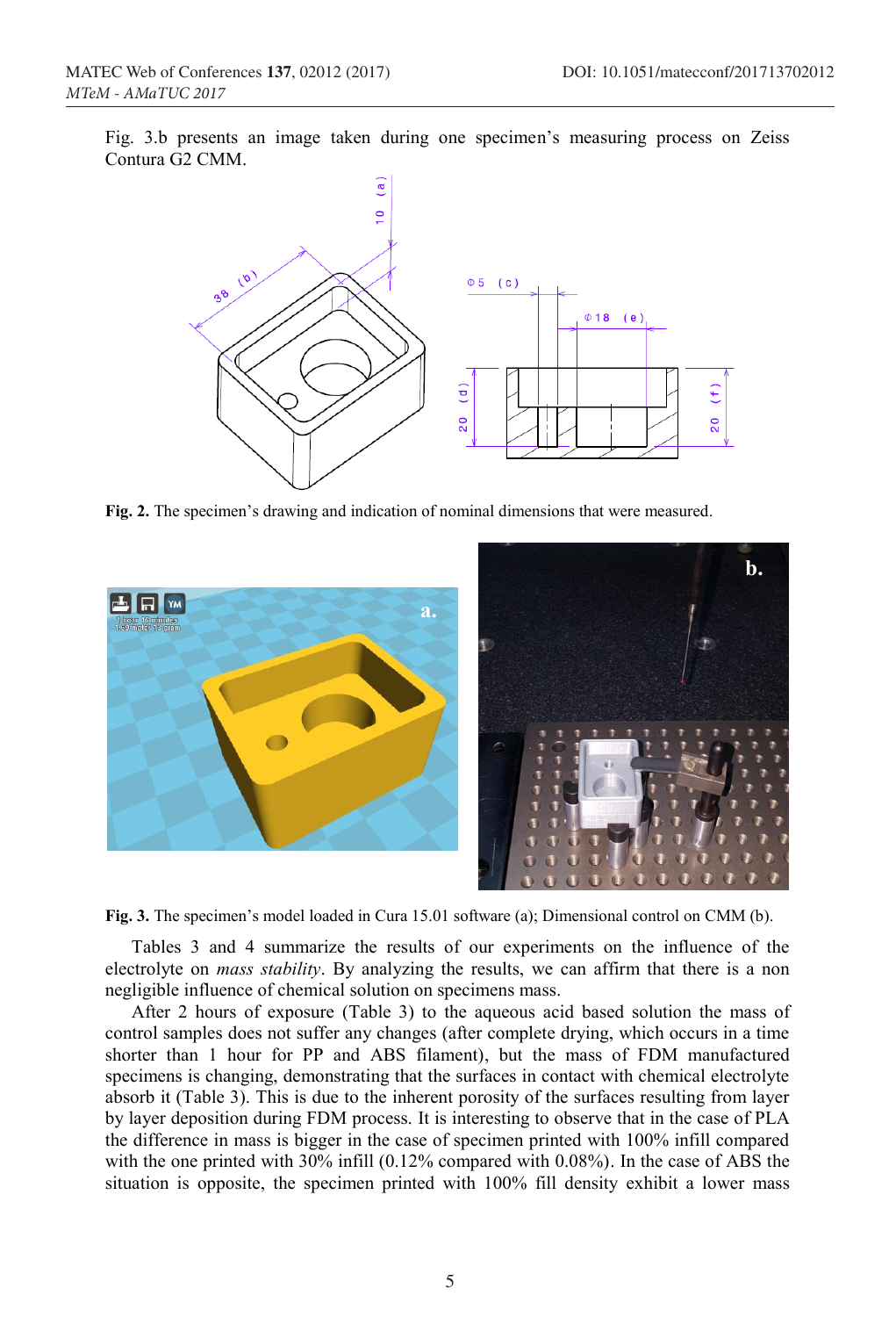difference, this sample having the lowest electrolyte action influence (0.02% from its initial mass).

| <b>Specimen</b>     | <b>Initial</b>   | Mass after 2 h in<br>electrolyte $M_2$ [g] |                    | Difference in mass after 2 h in<br>electrolyte $\Delta M = M_2 - M_1$ |      |                      |               |
|---------------------|------------------|--------------------------------------------|--------------------|-----------------------------------------------------------------------|------|----------------------|---------------|
|                     | mass<br>$M_1[g]$ | $1h$ of                                    | $16h$ of<br>drying | 1 h of drying                                                         |      | 16 h of drying       |               |
|                     |                  | drying                                     |                    | mg                                                                    | $\%$ | $\lfloor mg \rfloor$ | $\frac{0}{0}$ |
| <b>S1 - PLA 30</b>  | 14.1244          | 14.1431                                    | 14.1357            | 18.7                                                                  | 0.13 | 11.3                 | 0.08          |
| <b>S2 - PLA 100</b> | 24.4316          | 24.4748                                    | 24.4605            | 43.2                                                                  | 0.18 | 28.9                 | 0.12          |
| $S3 - ABS30$        | 14.3764          | 14.3988                                    | 14.3970            | 22.4                                                                  | 0.16 | 20.6                 | 0.14          |
| <b>S4 - ABS 100</b> | 23.2452          | 23.2476                                    | 23.2495            | 2.4                                                                   | 0.01 | 4.3                  | 0.02          |
| $CS - PP$           | 6.6384           | 6.6384                                     | 6.6384             | 0.0                                                                   | 0.00 | 0.0                  | 0.00          |
| $CS$ - $PLA$        | 0.3424           | 0.3428                                     | 0.3424             | 0.4                                                                   | 0.12 | 0.0                  | 0.00          |
| $CS - ABS$          | 0.3336           | 0.3336                                     | 0.3336             | 0.0                                                                   | 0.00 | 0.0                  | 0.00          |

**Table 3.** The results on the influence of 2 hours exposure to the action of phosphate/fluoride electrolyte on specimens and control samples mass.

After 48 hours of exposure (Table 4) to the aqueous acid based solution the mass of ABS control sample (measured after 16 hours of drying) is also influenced by the contact with electrolyte. The PLA control sample mass remain unchanged, and the mass of ABS control sample is changing, showing that even extruded filament of ABS absorbs the solution in which it is put. The mass of PP control sample appears to be less the initial one, that can be the results of a slight dissolution of the material (0.6 mg mass loss); but the value is very low, is the range of analytical balance accuracy, so we cannot affirm that we are certain that the material dissolution occurred. The mass differences in the case of PLA specimens are bigger than those measured after two hours of exposure (0.15% vs. 0.08% and 0.2% vs. 0.12%), and also the difference is higher in the case of S2 - PLA 100 compared with S1 – PLA 30 (0.2% vs. 0.15%). In the case of ABS the mass differences are of 0.1% from initial mass, being lower compared to PLA.

| Specimen            | <b>Initial</b>             | Mass after 48 h in<br>electrolyte $M_2$ [g] |         | Difference in mass after 48 h in<br>electrolyte $\Delta M = M_2 - M_1$ |         |                |         |
|---------------------|----------------------------|---------------------------------------------|---------|------------------------------------------------------------------------|---------|----------------|---------|
|                     | mass M <sub>1</sub><br>[g] | $16h$ of<br>$1h$ of                         |         | 1 h of drying                                                          |         | 16 h of drying |         |
|                     |                            | drying                                      | drying  | mg                                                                     | $\%$    | mg             | $\%$    |
| <b>S1 - PLA 30</b>  | 14.1357                    | 14.1852                                     | 14.1567 | 49.5                                                                   | 0.35    | 21.0           | 0.15    |
| <b>S2 - PLA 100</b> | 24.4605                    | 24.5801                                     | 24.5083 | 119.6                                                                  | 0.49    | 47.8           | 0.20    |
| $S3 - ABS30$        | 14.3970                    | 14.4161                                     | 14.4116 | 19.1                                                                   | 0.13    | 14.6           | 0.10    |
| <b>S4 - ABS 100</b> | 23.2495                    | 23.2735                                     | 23.2727 | 24.0                                                                   | 0.10    | 23.2           | 0.10    |
| $CS - PP$           | 6.6384                     | 6.6380                                      | 6.6378  | $-0.4$                                                                 | $-0.01$ | $-0.6$         | $-0.01$ |
| $CS$ - $PLA$        | 0.3428                     | 0.3438                                      | 0.3428  | 1.0                                                                    | 0.29    | $\Omega$       | 0.00    |
| $CS - ABS$          | 0.3336                     | 0.3344                                      | 0.3340  | 0.8                                                                    | 0.24    | 0.4            | 0.12    |

**Table 4.** The results on the influence of 48 hours exposure to the action of phosphate/fluoride electrolyte on specimens and control samples mass.

As a general observation, we can affirm that there is a certain influence of aqueous 1M  $H_3PO_4 + 0.5$  wt% HF electrolyte on mass stability of FDM manufactured parts. The chemical solution is absorbed onto the surface of the specimens, these raising questions of the surface contamination and further possibility of cleaning. This detrimental influence does not exist in the case of control sample manufactured by injection.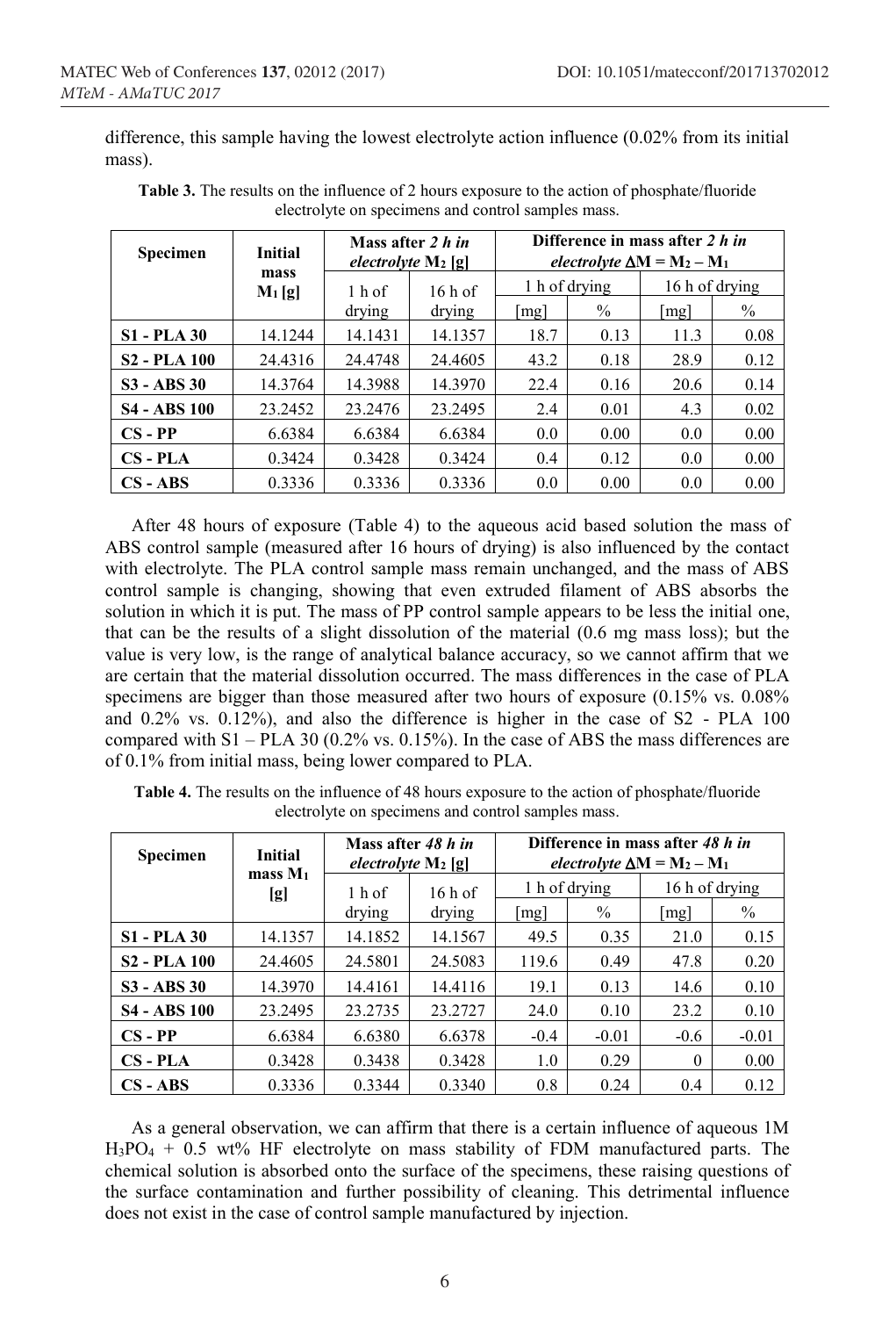As regards *dimensional stability under the influence of electrolyte*, Table 5 presents the results of our CMM investigation of specific dimensions on each specimen.

|                                | <b>Nominal</b><br>dimension<br>$d_N$ [mm] | <b>Initial</b><br>dimension<br>$d_1$ [mm] | <b>Dimension</b><br>after 2 h in<br>electrolyte<br>$d_2$ [mm] | <b>Dimension</b><br>after 48 h in<br>electrolyte<br>$d_3$ [mm] | <b>Difference</b><br>after 2 h in<br>electrolyte<br>$\Delta d = d_2 - d_1$<br>$[\mu m]$ | <b>Difference</b><br>after 48 h in<br>electrolyte<br>$\Delta d = d_3-d_1$<br>$[\mu m]$ |
|--------------------------------|-------------------------------------------|-------------------------------------------|---------------------------------------------------------------|----------------------------------------------------------------|-----------------------------------------------------------------------------------------|----------------------------------------------------------------------------------------|
|                                | 10<br>(a)                                 | 9.931                                     | 9.943                                                         | 9.948                                                          | 12                                                                                      | 17                                                                                     |
| $\overline{\mathbf{30}}$       | 38(b)                                     | 37.885                                    | 37.893                                                        | 37.909                                                         | 8                                                                                       | 24                                                                                     |
| PLA                            | $\varnothing$ 5 (c)                       | 4.798                                     | 4.799                                                         | 4.800                                                          | 1                                                                                       | $\overline{2}$                                                                         |
|                                | 20(d)                                     | 19.880                                    | 19.885                                                        | 19.894                                                         | 5                                                                                       | 14                                                                                     |
| $\overline{\mathbf{S}}$        | Ø18(e)                                    | 17.725                                    | 17.728                                                        | 17.734                                                         | $\overline{\mathbf{3}}$                                                                 | 9                                                                                      |
|                                | (f)<br>20                                 | 19.901                                    | 19.916                                                        | 19.926                                                         | 15                                                                                      | 25                                                                                     |
|                                | 10<br>(a)                                 | 9.891                                     | 9.889                                                         | 9.896                                                          | $-2$                                                                                    | 5                                                                                      |
|                                | 38(b)                                     | 37.953                                    | 37.967                                                        | 37.983                                                         | 14                                                                                      | 30                                                                                     |
| PLA100<br>$\mathbf{S}$         | Ø5<br>(c)                                 | 4.892                                     | 4.893                                                         | 4.894                                                          | 1                                                                                       | $\overline{2}$                                                                         |
|                                | 20(d)                                     | 19.895                                    | 19.906                                                        | 19.917                                                         | 11                                                                                      | 22                                                                                     |
|                                | Ø18(e)                                    | 17.818                                    | 17.823                                                        | 17.829                                                         | 5                                                                                       | 11                                                                                     |
|                                | 20(f)                                     | 19.898                                    | 19.905                                                        | 19.921                                                         | 7                                                                                       | 23                                                                                     |
|                                | 10(a)                                     | 9.781                                     | 9.786                                                         | 9.829                                                          | 5                                                                                       | 48                                                                                     |
|                                | 38(b)                                     | 37.680                                    | 37.671                                                        | 37.677                                                         | $-9$                                                                                    | $-3$                                                                                   |
| $\overline{ABS}30$             | $\varnothing$ 5 (c)                       | 4.604                                     | 4.603                                                         | 4.604                                                          | $-1$                                                                                    | $\mathbf{0}$                                                                           |
|                                | 20(d)                                     | 19.859                                    | 19.866                                                        | 19.863                                                         | 7                                                                                       | $\overline{4}$                                                                         |
|                                | Ø18(e)                                    | 17.484                                    | 17.483                                                        | 17.487                                                         | $-1$                                                                                    | 3                                                                                      |
| S <sub>3</sub>                 | 20<br>(f)                                 | 19.797                                    | 19.794                                                        | 19.825                                                         | $-3$                                                                                    | 28                                                                                     |
| <b>ABS 100</b><br>$\mathbf{z}$ | 10(a)                                     | 9.787                                     | 9.781                                                         | 9.770                                                          | $-6$                                                                                    | $-17$                                                                                  |
|                                | 38(b)                                     | 37.800                                    | 37.795                                                        | 37.795                                                         | $-5$                                                                                    | $-5$                                                                                   |
|                                | Ø 5 $(c)$                                 | 4.534                                     | 4.533                                                         | 4.532                                                          | $-1$                                                                                    | $-2$                                                                                   |
|                                | 20(d)                                     | 19.628                                    | 19.595                                                        | 19.576                                                         | $-33$                                                                                   | $-52$                                                                                  |
|                                | Ø18(e)                                    | 17.431                                    | 17.429                                                        | 17.428                                                         | $-2$                                                                                    | $-3$                                                                                   |
|                                | 20(f)                                     | 19.497                                    | 19.487                                                        | 19.469                                                         | $-10$                                                                                   | $-28$                                                                                  |

**Table 5.** The results on the influence of exposure to the action of phosphate/fluoride electrolyte on specimens' dimensional stability.

Analyzing the results, a first discussion can be made on the dimensional accuracy of printed specimens. All dimensions on the manufactured specimens are smaller than the prescribed ones, the deviations from nominal dimensions being in the range: 0.069 – 0.275 mm for S1- PLA 30, 0.047 – 0.182 mm for S2 – PLA 100, 0.141 – 0.516 mm for S3- ABS 30, and 0.200-0.569 for S4 – ABS 100. Deviations of such values show a poor dimensional accuracy of FDM process.

Regarding the influence of electrolyte on specific dimensions of the specimens our results show that there are notable changes even after a short exposure of 2 hours. The PLA specimens show a slight increase in dimensions, while ABS specimens show mainly a decrease in dimensions. This shows that ABS is swelling in aqueous acid solution. The measured difference from initial dimensions can be as big as 0.033 mm. At long exposure duration of 48 hours, PLA show also high modifications of initial dimensions of up to 0.030 mm, which can suggest a dissolution process. It is interesting that  $S3 - ABS30$  show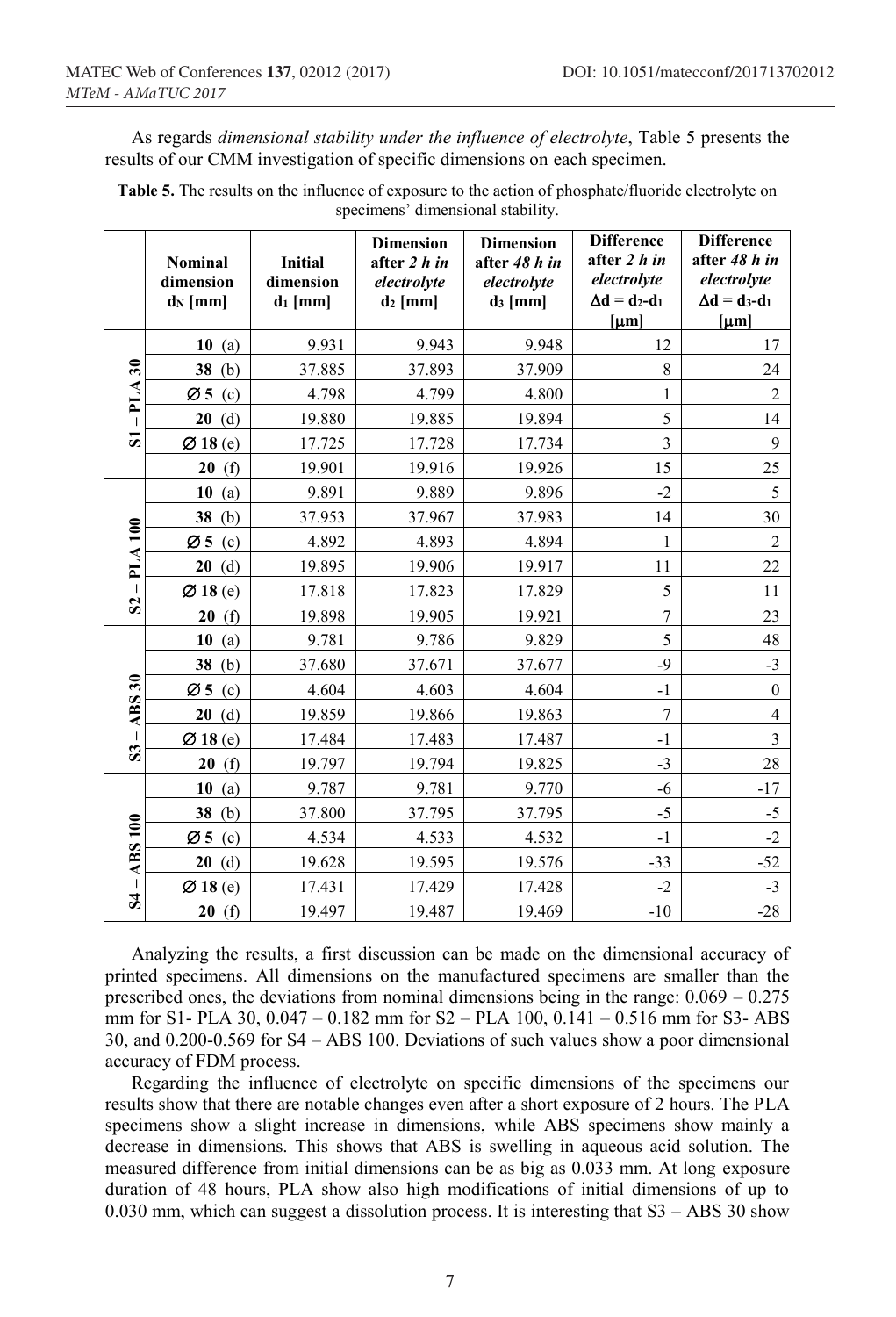an increase in dimensions, which compared with the decrease of them at 2 hours of exposure, seems to indicate that in the same time the swelling and dissolution occurs, and for long exposure time the dissolution effect is higher than the swelling one. For S4 –ABS 100 all dimensions are lower than initial ones, showing a predominant swelling effect, the differences are up to 0.052 mm.

This dimensional instability in chemical electrolyte, together with the initial poor manufacturing accuracy leads us to the conclusion that FDM is not a suitable solution for manufacturing of parts that will be in contact with acid based phosphate/fluoride electrolytes. Furthermore, our results show an increase in all specimens mass, showing absorption of chemical solutions, raising questions regarding their safe utilization.

## **4 Conclusions**

As the manufacturing of the mechanical components by using additive technology brings important advantages in terms of flexibility of design and short design to product time, present research aimed to study the opportunity of manufacture, by FDM process, of specific component of an electrochemical anodization set-up, which is anodization bath.

Using PLA and ABS we printed 4 specimens (30% and 100% fill density) and subjected them to the action of 1M H<sub>3</sub>PO<sub>4</sub> + 0.5 wt% HF electrolyte (for duration of 2 hours and 48 hours). This specific acid mixture is the aqueous solution that allows the development of titania nanotubes on titanium based materials, by using electrochemical anodization. We aimed to study the mass and dimensional stability of these specimens, in the absence of detailed information on this issue, and in conditions in which the filaments technical specifications are that the materials are chemical stable, but the specifications on stability are of "no data available".

Our results on mass stability show an increase of it after exposure to chemical solution, in the range of 0.01% from initial mass to 0.5% from initial mass. After 48 hours of exposure and 16 hours of drying the specimens still present a mass gain of 0.1%-0.2%, raising serious questions regarding the surface contamination and further possibility of cleaning. The control sample made from PP by injection does not show this absorption effect.

Our results on dimensional stability show a poor initial manufacturing accuracy of FDM process, followed by changes in specimens' dimensions as a result of exposure to chemical solution. The modification of dimensions depends on material and infill density. On PLA (regardless of infill) the dimensions are increasing at short and long exposure time, showing a slight dissolution effect, being up to 0.030 mm. ABS exhibits a decrease in dimensions, showing a swelling effect, except the case of the specimen with 30% infill exposed for 48 hours to electrolyte, which have bigger dimensions that initial ones, showing that dissolution effect is stronger than swelling one. The modification of ABS specimens' dimensions is up to 0.052 mm.

To sum up, our results lead us to the conclusion that FDM is not a suitable solution for manufacturing of parts that will be in contact with acid based phosphate/fluoride electrolytes. Even it is a flexible and rapid method to deliver finished product, in the specific application studied by us, which can be extended to other applications that deal with aqueous solutions or chemical mixtures, the drawbacks that appear in terms of mass and dimensions stability have to be taken in account.

This work was supported by a grant of the Romanian National Authority for Scientific Research and Innovation, CNCS/CCCDI-UEFISCDI, project number PN-III-P2-2.1-PED-2016-0142, within PNCDI III.